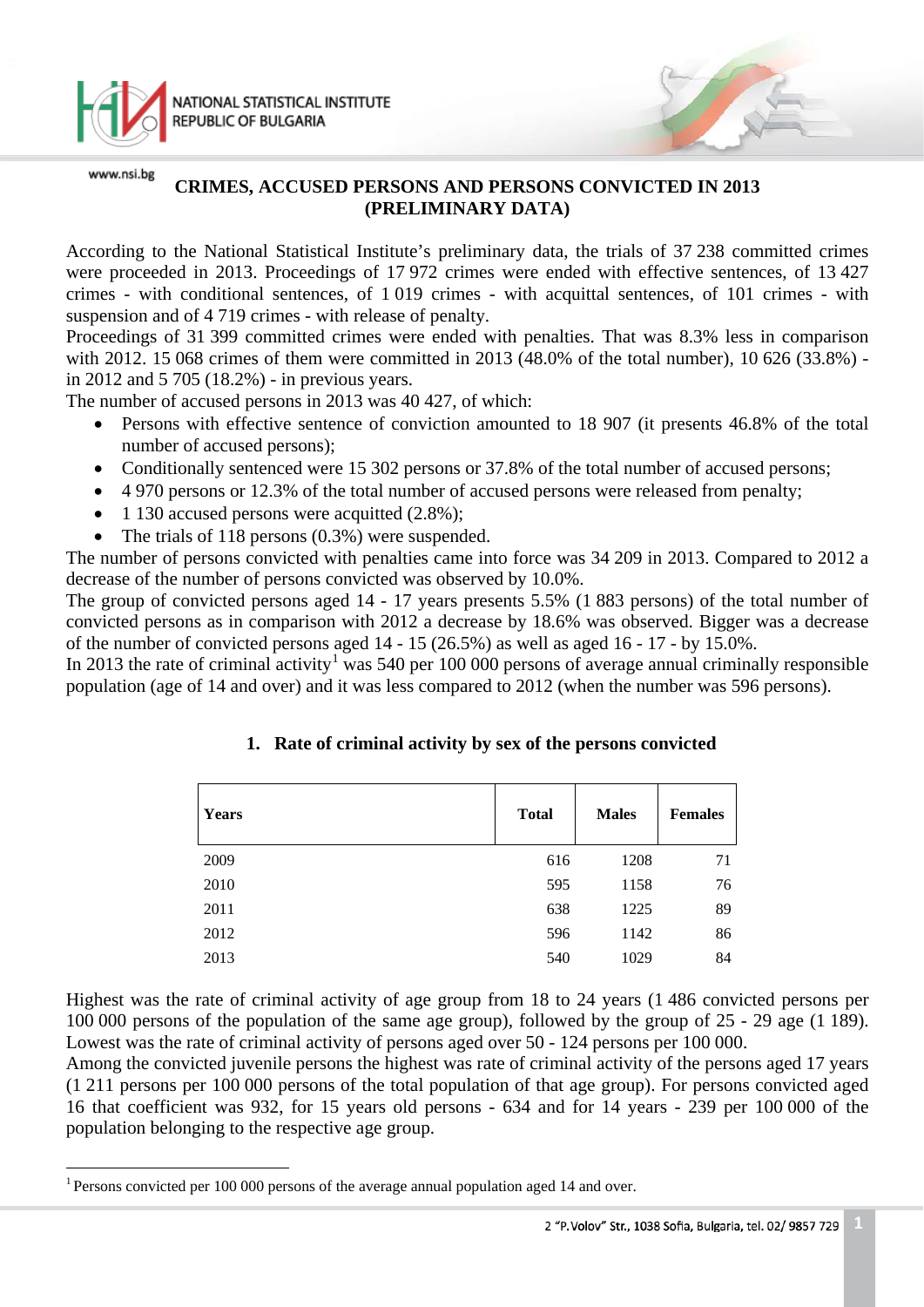

# **2. Rate of criminal activity by age of the persons convicted in 2012 and 2013**

| Age         | <b>Coefficient in 2012</b> | <b>Coefficient in 2013</b> |
|-------------|----------------------------|----------------------------|
| Общо        | 596                        | 540                        |
| $14 - 17$   | 912                        | 756                        |
| $18 - 24$   | 1586                       | 1487                       |
| $25 - 29$   | 1321                       | 1189                       |
| $30 - 39$   | 921                        | 851                        |
| $40 - 49$   | 563                        | 508                        |
| 50 and over | 132                        | 125                        |

**The crimes of general danger** (such committed in a way presenting a general danger or by means of general danger at the transport and communication, directed against public health or environment, related to the usage of nuclear energy for peace purposes, and other crimes of general danger) hold the first place as a number and relative share in the total of punished criminality in 2013. In 2013, 10 970 crimes of this kind have been punished, that presents 34.9% of the total crimes ended with penalties. The number of persons convicted for commitment of that type of crimes was 10 554 or 30.9% of the total number of convicted persons. In comparison with 2012 a decrease was observed by 8.6% of crimes and 9.1% of persons convicted for that type of crimes.

**Crimes against the property** (theft and robbery of property, misappropriation, fraud, extortion, receiving stolen goods, destroying and damaging of property) hold second place in the structure of punished criminality. The number of punished crimes against the property in 2013 was 9 646 or 30.7% of the total number of crimes with penalty inflicted. Persons convicted for that type of crimes were 12 408 that presents 36.3% of the total number of convicted persons in 2013. In comparison with 2012 a decrease by 17.4% and 21.1% respectively was observed.

Punished **crimes against the economy** were 3 195 or 10.2% of the total number of punished crimes. For commitment of that kind of crimes 3 287 persons were convicted that presents 6.4% of the total number of persons convicted.

2 660 **crimes against the activity of state bodies, public organizations and persons performing public duties** were ended with penalties. That was 8.5% of the total number of crimes with penalty inflicted. For this kind of crimes 3 528 persons were convicted (10.3% of the total number of convicted persons).

1 818 (5.8%) **crimes against the person** were ended with penalty as 1 635 persons (4.8%) were convicted. The trials for 1 208 committed **documentary crimes** were ended with penalty (3.8%), as 896 persons (2.6%) were convicted.

1 901 persons were convicted for commitment of 1 902 **other types of crimes**.

#### **Generally dangerous crimes**

Among the generally dangerous crimes the highest were number and relative share of punished crimes against the transport and communications 8 471. That presents 77.2% of the total number of generally dangerous crimes. The number of persons convicted for that kind of crimes was 8 304. In comparison with 2012 a decrease of the number of crimes and persons convicted was observed by 11.0%.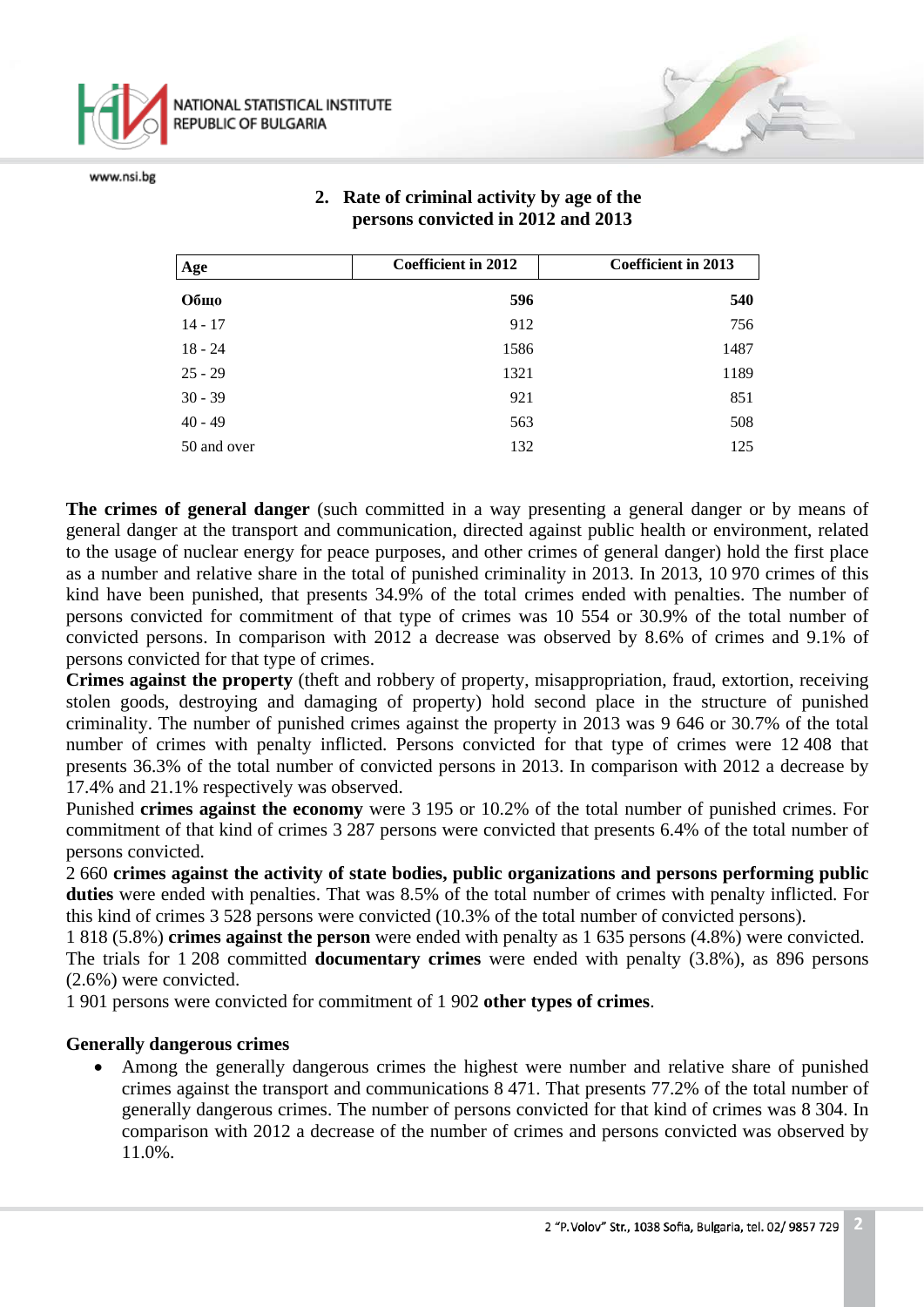

NATIONAL STATISTICAL INSTITUTE **REPUBLIC OF BULGARIA** 

- In 2013 punished cases for "Theft of motor vehicle" decreased by 11.3% (from 194 in 2012 to 172 in 2013).
- In 2013 the number of punished drug-related crimes (contraband of drugs, production, processing, possessing, dissemination, transportation, carrying and other) increased by 8.7% - from 1 533 in 2012 to 1 666, as well as persons convicted for that type of crimes increase was observed by 4.8% (from 1 427 in 2012 to 1 495 in 2013).

### **Crimes against the property**

- Thefts of property were most populated crimes among the punished crimes against the property. Their relative share was 75.2% from the crimes against property and 23.1% from the total number of crimes with penalties inflicted. 7 256 crimes of that kind were concluded with penalty and 9 876 persons were convicted.
- According to their legal and criminal characteristics, robberies are among most grave crimes. 964 persons were convicted for commitment of 775 robberies in 2013.
- 525 crimes were ended with penalties for committed frauds as the number of persons convicted for that type of crimes was 555 (4.5% of the total number of persons convicted for crimes against the property).

#### **Crimes against the person**

- Among the crimes against the person highest was the number and relative share of bodily harms. The number of crimes ended with penalties inflicted for commitment of that type of crimes was 768. For that type of crimes 735 persons were convicted (45.0% of the total number of convicted persons for crimes against the person).
- 111 persons were convicted for commitment of 106 homicides (committed and attempted). In comparison with 2012 a decrease by 20.7 and 22.1% was observed respectively.
- 122 trials for trafficking of people were concluded with penalty as persons convicted for that kind of crimes commitment were 77.
- The number of persons convicted for rape (committed and attempted) amounted to 102 persons for 98 committed and attempted rapes.
- 328 criminal proceedings were concluded with penalty for debauchery as 313 persons were convicted.

#### **Crimes against the economy**

- Among the crimes against the economy the highest number and relative share were crimes related to selling and keeping of excisable goods without excise label. That type of crimes presents 37.8% of crimes ended with penalties against the economy. With penalties ended 1 209 crimes of that kind as persons convicted were 1 264. In comparison with 2012 a decrease by 11.6% and 11.4% was observed respectively.
- In comparison with 2012 an increase by 49.0% of crimes with penalties inflicted against custom's regime was observed. In 2013, 321 persons were convicted for that kind of crimes commitment, or 36.0% more compared to preview year.

#### **Other types of crimes**

In comparison with 2012 an increase was observed in the number of punished crimes against the activity of state bodies, public organizations and persons performing public duties by 46.2% as persons convicted for that type of crimes - by 66.0%.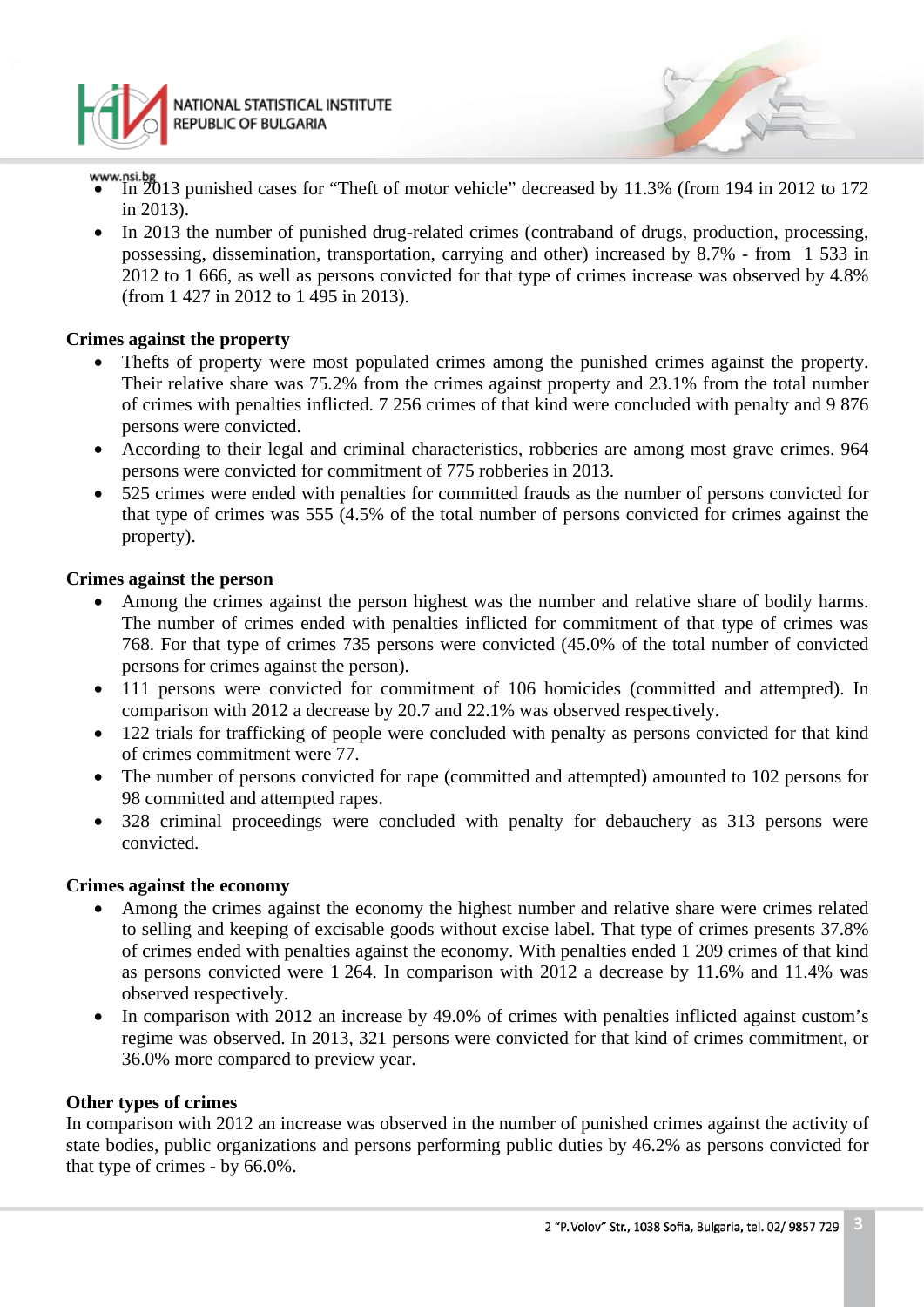

Compared to 2012 a decrease was observed in:

- Crimes with penalty inflicted against the financial, tax and insurance systems by 27.8%;
- Crimes against the rights of citizens by 27.6%;
- Crimes against the marriage, family and youth by 18.5%;
- Crimes against the order and public peace by 14.5%;
- Documentary crimes with penalty inflicted by 12.6%;

The number of persons convicted for these types of crimes decreased respectively.

## **Figure 1. Crimes with penalty inflicted and persons convicted during the period of 2009 - 2013**





Persons convicted

## **Persons convicted by sex**

The distribution of convicted persons by sex in 2013 was:

- The number of convicted males was 31 465 or 92.0% of the total number of convicted persons. The highest was number and relative share of males aged 18 - 24 and 30 - 39 years - 26.3 and 26.1% respectively of the total number of convicted males.
- The number of convicted females was 2 744 (8.0% of the total number of convicted persons). The highest number and relative share were females aged 30 - 39 years and females aged between 40 - 49 years - 28.6 and 17.6% of the total number of convicted females.
- The coefficient of criminal activity of convicted males was 1 030 per 100 000 persons of respective population as well as for females it was 84 per 100 000 persons.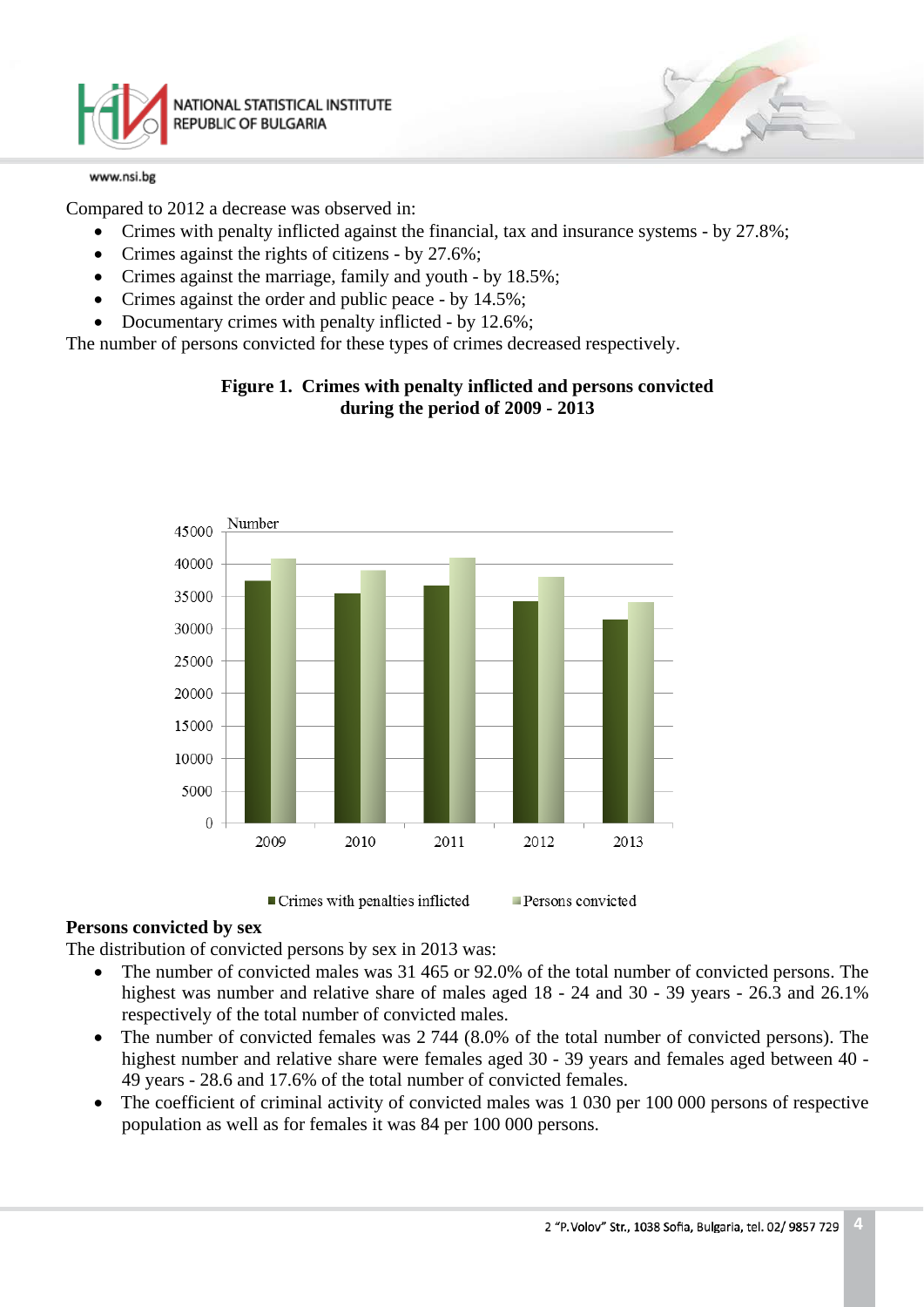

# **Persons convicted by age**

The distribution of convicted persons by age in 2013 was:

- The highest was the share of persons aged 30 39 years 9 006 (26.3% of the total number of convicted persons);
- 18 24 years 8 727 persons (25.5%);
- 25 29 years 5 811 persons  $(17.0\%)$ ;
- $40 49$  years  $5$  117 persons (15.0%);
- 50 and over 3 665 persons (10.7%);
- Convicted persons of age group 14 17 years were 1 883 (5.5%).





#### **Persons convicted by penalty imposed**

In the structure of convicted persons by penalty imposed highest was the number and relative share of persons convicted to imprisonment. They were 22 512 (65.8% of the total number of convicted persons) in 2013.

- The highest is the share of persons convicted for imprisonment up to 6 months 11 686 persons (51.9%), followed by imprisonment from 6 months to 1 year - 6 022 persons (26.7%),
- from 1 to 3 years  $-4.069$  persons  $(18.1\%)$ ,
- from 3 to 5 years 457 persons  $(2.0\%)$ ,
- from 5 to 15 years 240 persons  $(1.1\%)$  and
- from 15 to 30 years 38 persons  $(0.2\%)$ .
- Penalty of "Life imprisonment" was imposed to 3 persons.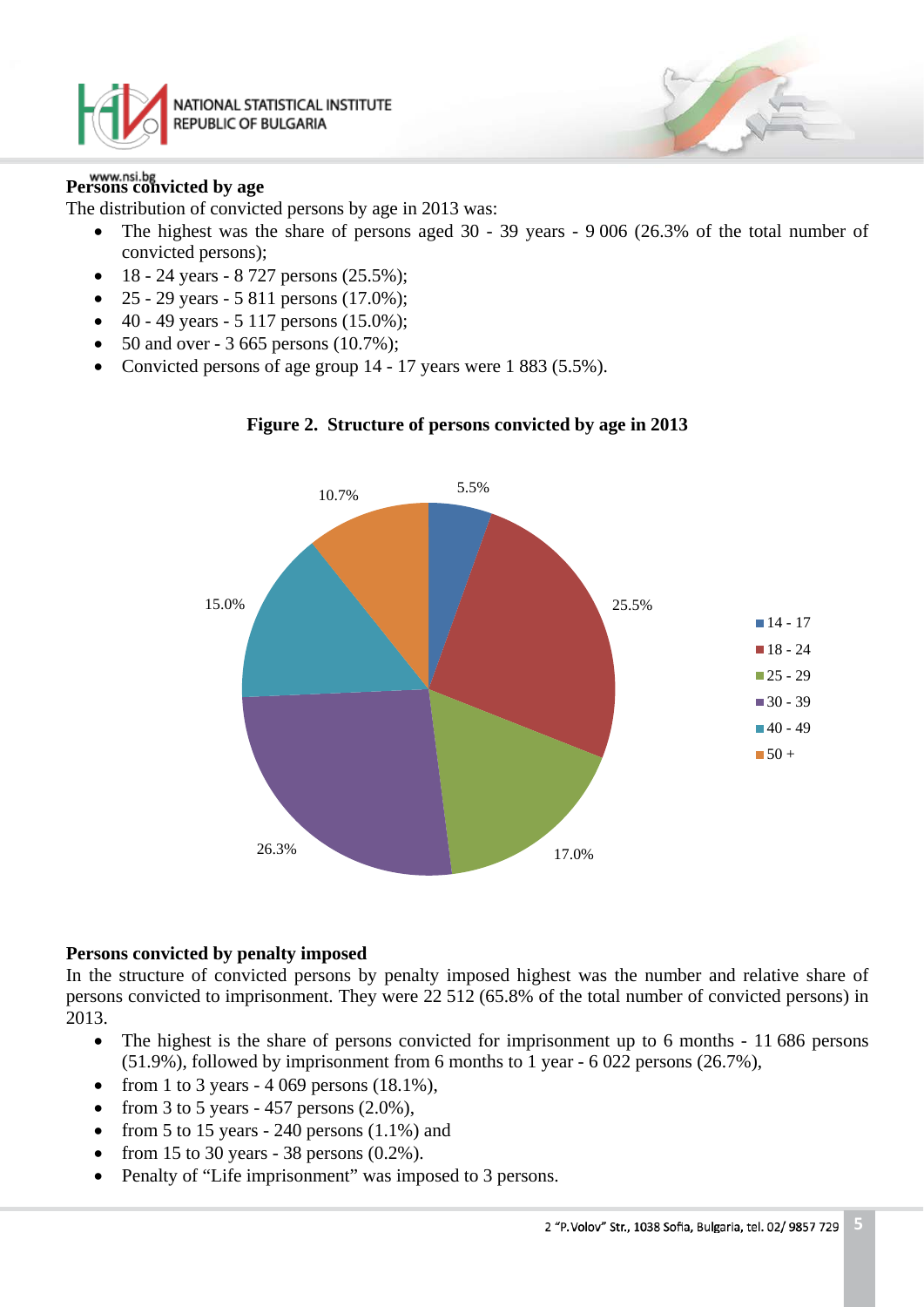

• Penalty of probation was imposed to 10 102 persons (29.5% of the total number of convicted persons). Penalty of fine was imposed to 1 208 persons, or 3.5% of the total number of convicted persons. Compared to previous year a decrease was observed by 9.1 and 6.2%.



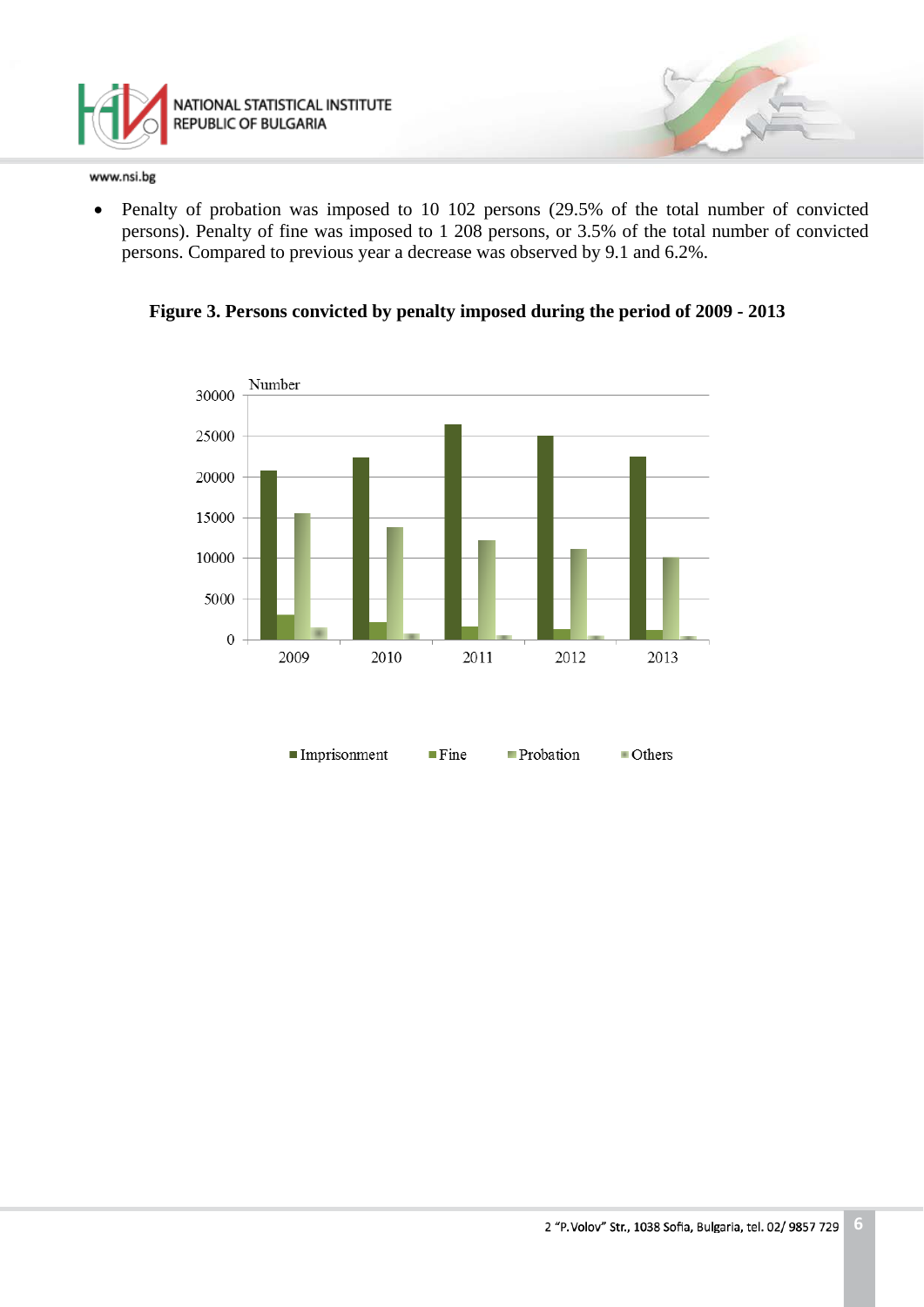

### **Methodological notes**

Statistical data on crimes with penalties inflicted and persons convicted are obtained on the basis of annual data, received from the regional, district and military courts.

The survey object is the activity of the regional and district courts on penal trials of general, private and administrative character. Since 1998 the information for the activity of military courts is also included and since 2012 –of the Special Criminal Court. The information about the activity of Supreme Court of Cassation is not included.

Surveyed units are crimes, concluded with penalty inflicted and persons convicted with sentences come into force.

The numbers of crimes and persons convicted for certain reference year include those with sentence that has come into force during the same year.

The number of accused persons covers: convicted persons, conditionally convicted, discharged persons with proceedings finished suspension and persons with proceedings released from penalty.

Persons convicted with all kinds of inflicted penalty, including conditionally sentenced persons are included in the total number of persons convicted.

All crimes with penalties inflicted regardless they had been committed by one or more persons are included in the number of crimes concluded with penalty inflicted.

The age of persons convicted is given in completed years. Persons who have completed 14, but not 18 years are considered juveniles.

Convicted juvenile persons are included in the total number of persons convicted.

According to Chapter Three, Art. 31, Para. (1) and (2) of the Penal Code criminally responsible is the person of age - who has accomplished 18 years of age, who in a state of sanity commits a crime. A juvenile who has accomplished 14 years of age but who has not accomplished 18 years of age shall be criminally responsible if he could have realized the quality and the importance of the act and handle his conduct.

The criminal activity rate is calculated as correlation between the number of persons convicted and average annual number of the criminally responsible population (age of 14 and over).

Data on crimes with penalties inflicted and persons convicted are obtained on the basis of the NSI's statistical survey data and data from administrative source (Prosecutor's Office of the Republic of Bulgaria - National Investigative Services).

For additional information see NSI's web page - [http://www.nsi.bg](http://www.nsi.bg/)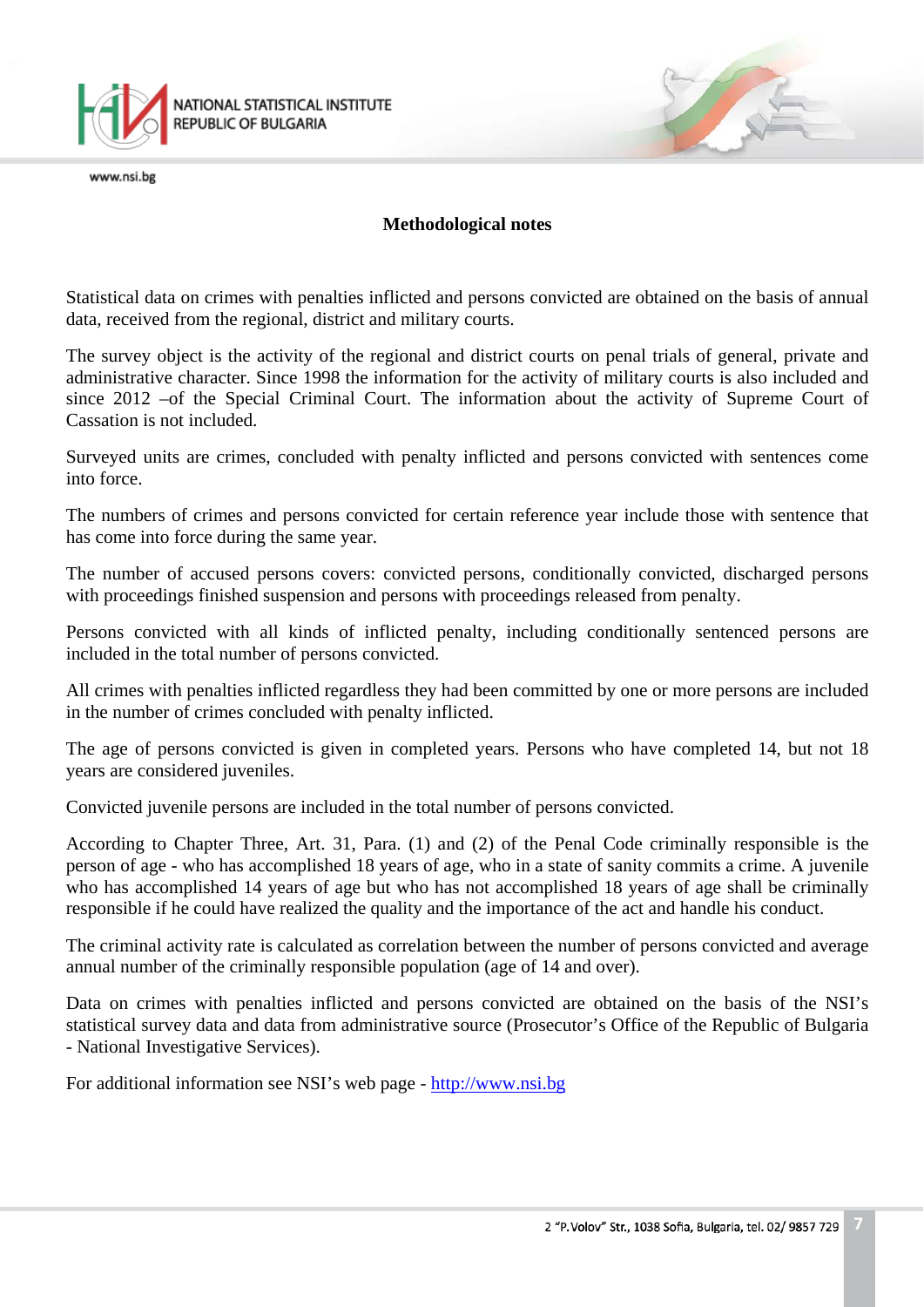

**Annex**

**Table 1**

# **Crimes with penalties inflicted by chapters of the Penal Code and some kind of crimes<sup>1</sup>**

|                                                              |       |       |       |       | (Number)          |
|--------------------------------------------------------------|-------|-------|-------|-------|-------------------|
| <b>Chapters of the Penal Code,</b><br><b>Kinds of crimes</b> | 2009  | 2010  | 2011  | 2012  | 2013 <sup>3</sup> |
|                                                              |       |       |       |       |                   |
| Total <sup>2</sup>                                           | 37409 | 35397 | 36707 | 34249 | 31399             |
| of which:                                                    |       |       |       |       |                   |
| Crimes against the person                                    | 2256  | 2072  | 2121  | 2053  | 1818              |
| of which:                                                    |       |       |       |       |                   |
| Intentinal homicide (committed and attempted)                | 134   | 149   | 142   | 136   | 106               |
| Bodily harm                                                  | 1113  | 1034  | 962   | 943   | 768               |
| Depravity                                                    | 439   | 352   | 366   | 354   | 328               |
| of which: rape (committed and attempted)                     | 158   | 135   | 86    | 98    | 98                |
| Crimes against the marriage, family and youth                | 646   | 641   | 876   | 1059  | 863               |
| Crimes against the property                                  | 12910 | 12012 | 13272 | 11679 | 9646              |
| of which:                                                    |       |       |       |       |                   |
| Theft                                                        | 9108  | 8719  | 10163 | 8801  | 7256              |
| Robbery                                                      | 1123  | 1061  | 1050  | 936   | 775               |
| Misappropriation                                             | 224   | 207   | 199   | 204   | 184               |
| Crimes against the economy                                   | 1046  | 1632  | 2802  | 2980  | 3195              |
| Crimes against the financial, tax and insurance              |       |       |       |       |                   |
| systems                                                      | 133   | 144   | 141   | 212   | 153               |
| Crimes against the activity of state bodies, public          |       |       |       |       |                   |
| organisations and persons, performing public duties          | 1544  | 2162  | 1701  | 1820  | 2660              |
| <b>Documentary crimes</b>                                    | 1210  | 1525  | 1360  | 1382  | 1208              |
| Crimes against the order and the public peace                | 936   | 934   | 835   | 767   | 656               |
| of which: hooliganism                                        | 749   | 723   | 564   | 527   | 413               |
| <b>Generally dangerous crimes</b><br>of which:               | 16386 | 14021 | 13298 | 11983 | 10970             |
| Crimes against the transport and communications              | 14025 | 11522 | 10860 | 9516  | 8471              |
| Theft of motor vehicles                                      | 321   | 273   | 211   | 194   | 172               |
| Drug - related crimes                                        | 1329  | 1522  | 1512  | 1533  | 1666              |
| <b>Military crimes</b>                                       | 104   | 44    | 16    | 16    | 11                |

<sup>1</sup>According to sentences come into force.

<sup>2</sup>Incl. persons convicted for crimes committed abroad.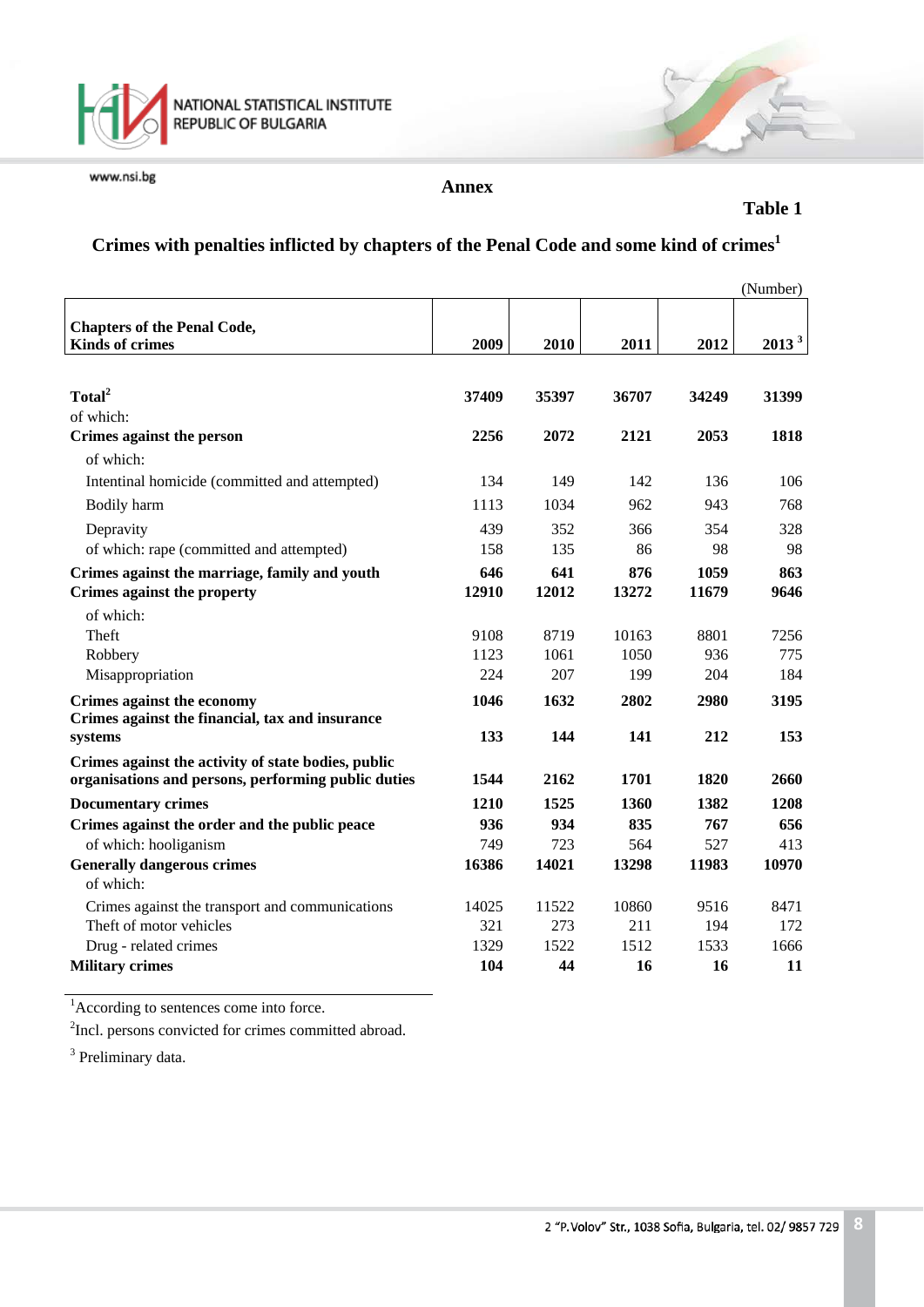

**Table 2**

# **Persons convicted by chapters of the Penal Code and some kinds of crimes<sup>1</sup>**

|                                                     |       |       |       |       | (Number) |
|-----------------------------------------------------|-------|-------|-------|-------|----------|
| <b>Chapters of the Penal Code,</b>                  |       |       |       |       |          |
| <b>Kinds of crimes</b>                              | 2009  | 2010  | 2011  | 2012  | $2013^3$ |
|                                                     |       |       |       |       |          |
| Total <sup>2</sup>                                  | 40872 | 39070 | 41013 | 37996 | 34209    |
| of which:                                           |       |       |       |       |          |
| Crimes against the person                           | 2227  | 2056  | 1967  | 1935  | 1635     |
| of which:                                           |       |       |       |       |          |
| Intentinal homicide (committed and attempted)       | 150   | 162   | 148   | 140   | 111      |
| Bodily harm                                         | 1196  | 1099  | 995   | 969   | 735      |
| Depravity                                           | 410   | 336   | 304   | 329   | 313      |
| of which: rape (committed and attempted)            | 173   | 149   | 87    | 99    | 102      |
| Crimes against the marriage, family and youth       | 649   | 616   | 838   | 1042  | 842      |
| Crimes against the property                         | 16440 | 15614 | 17901 | 15728 | 12408    |
| of which:                                           |       |       |       |       |          |
| Theft                                               | 12328 | 12042 | 14541 | 12616 | 9876     |
| Robbery                                             | 1409  | 1331  | 1325  | 1169  | 964      |
| Misappropriation                                    | 233   | 209   | 203   | 211   | 160      |
| Crimes against the economy                          | 1229  | 1793  | 2987  | 3155  | 3287     |
| Crimes against the financial, tax and insurance     |       |       |       |       |          |
| systems                                             | 113   | 127   | 109   | 147   | 134      |
| Crimes against the activity of state bodies, public |       |       |       |       |          |
| organisations and persons, performing public duties | 1705  | 2684  | 1990  | 2125  | 3528     |
| <b>Documentary crimes</b>                           | 1050  | 1249  | 1127  | 1187  | 896      |
| Crimes against the order and the public peace       | 964   | 939   | 867   | 750   | 684      |
| of which: hooliganism                               | 704   | 684   | 542   | 495   | 403      |
| <b>Generally dangerous crimes</b>                   | 16129 | 13741 | 12934 | 11605 | 10554    |
| of which:                                           |       |       |       |       |          |
| Crimes against the transport and communications     | 13818 | 11326 | 10638 | 9330  | 8304     |
| Theft of motor vehicles                             | 365   | 316   | 263   | 204   | 179      |
| Drug - related crimes                               | 1297  | 1490  | 1432  | 1427  | 1495     |
| <b>Military crimes</b>                              | 102   | 40    | 17    | 25    | 6        |

<sup>1</sup>According to sentences come into force.

<sup>2</sup>Incl. persons convicted for crimes committed abroad.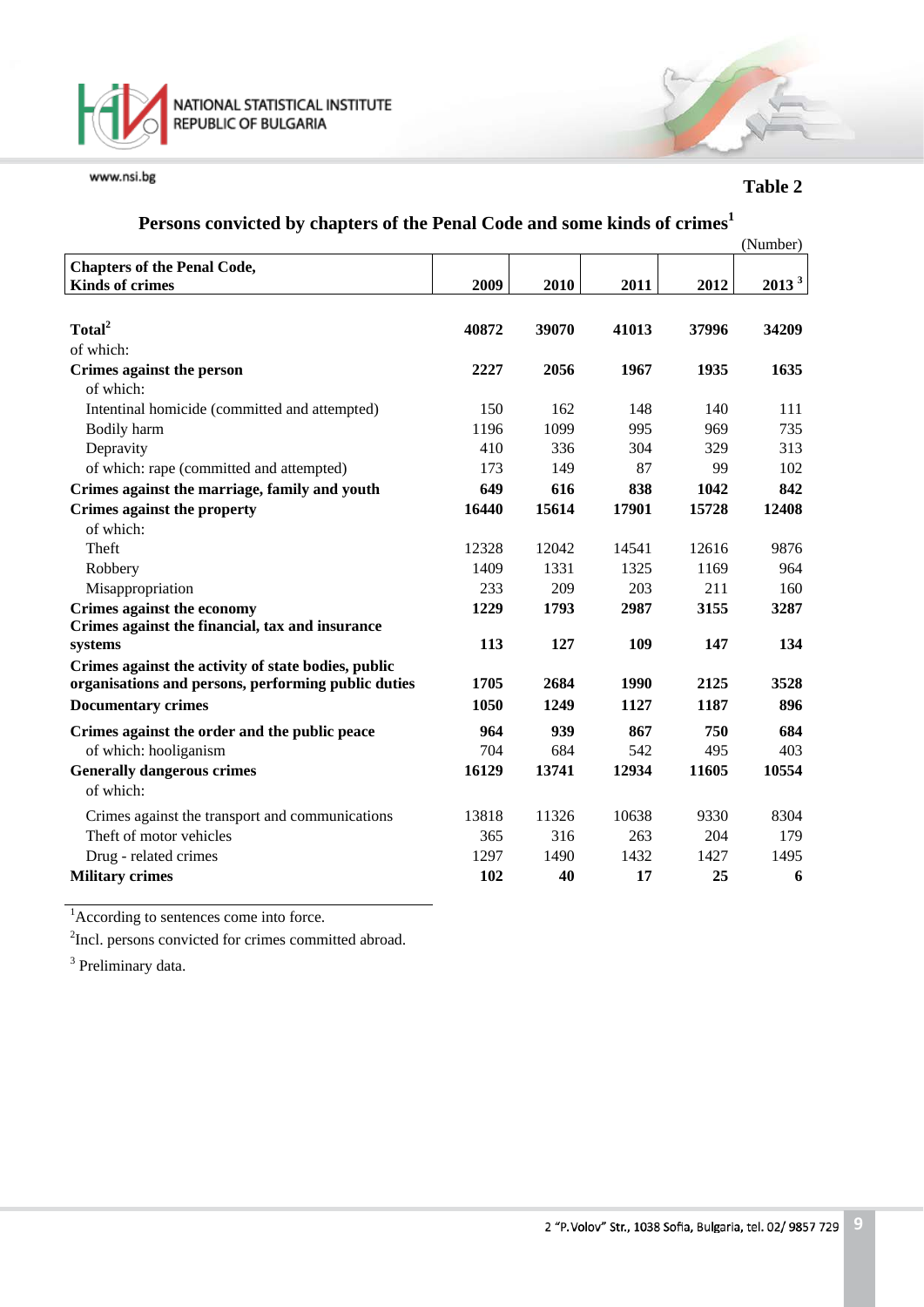

### **Таble 3**

|  | Persons convicted by sex <sup>1</sup> |  |  |
|--|---------------------------------------|--|--|
|--|---------------------------------------|--|--|

|                    | 2009          | 2010  | 2011          | 2012  | 2013 <sup>3</sup> |
|--------------------|---------------|-------|---------------|-------|-------------------|
|                    |               |       | <b>Number</b> |       |                   |
| Total <sup>2</sup> | 40872         | 39070 | 41013         | 37996 | 34209             |
| Male               | 38405         | 36481 | 38053         | 35154 | 31465             |
| Female             | 2467          | 2589  | 2960          | 2842  | 2744              |
|                    | Structure - % |       |               |       |                   |
| Total <sup>2</sup> | 100.0         | 100.0 | <b>100.0</b>  | 100.0 | 100.0             |
| Male               | 94.0          | 93.4  | 92.8          | 92.5  | 92.0              |
| Female             | 6.0           | 6.6   | 7.2           | 7.5   | 8.0               |

<sup>1</sup>According to sentences come into force.

<sup>2</sup>Incl. persons convicted for crimes committed abroad.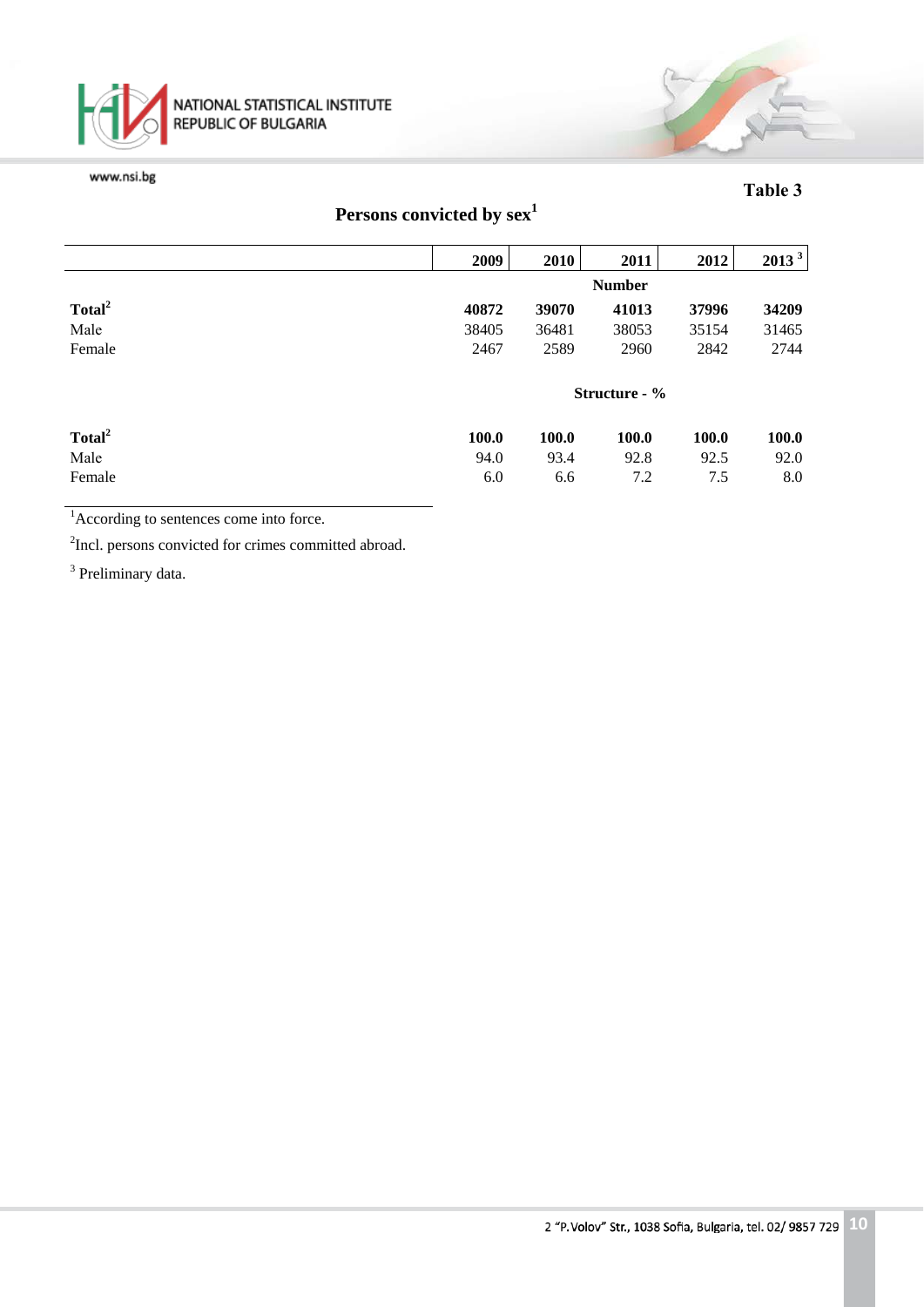

## **Таble 4**

13

# **Persons convicted by age<sup>1</sup>**

| Age                | 2009          | 2010  | 2011          | 2012  | 2013 <sup>3</sup> |
|--------------------|---------------|-------|---------------|-------|-------------------|
|                    |               |       | <b>Number</b> |       |                   |
| Total <sup>2</sup> | 40872         | 39070 | 41013         | 37996 | 34209             |
| $14 - 17$          | 3123          | 2694  | 2746          | 2312  | 1883              |
| $18 - 24$          | 11035         | 10949 | 11259         | 9818  | 8727              |
| $25 - 29$          | 6731          | 6901  | 6832          | 6470  | 5811              |
| $30 - 39$          | 9470          | 9906  | 10425         | 9839  | 9006              |
| $40 - 49$          | 5282          | 5327  | 5947          | 5663  | 5117              |
| $50 +$             | 3321          | 3293  | 3774          | 3894  | 3665              |
| Unspecified        | 1910          | -     | 30            |       |                   |
|                    | Structure - % |       |               |       |                   |

| Total <sup>2</sup> | 100.0 | <b>100.0</b> | 100.0 | <b>100.0</b>             | <b>100.0</b> |
|--------------------|-------|--------------|-------|--------------------------|--------------|
| $14 - 17$          | 7.6   | 6.9          | 6.7   | 6.1                      | 5.5          |
| $18 - 24$          | 27.0  | 28.0         | 27.5  | 25.8                     | 25.5         |
| $25 - 29$          | 16.5  | 17.7         | 16.7  | 17.0                     | 17.0         |
| $30 - 39$          | 23.2  | 25.4         | 25.4  | 25.9                     | 26.3         |
| $40 - 49$          | 12.9  | 13.6         | 14.5  | 14.9                     | 15.0         |
| $50 +$             | 8.1   | 8.4          | 9.2   | 10.3                     | 10.7         |
| Unspecified        | 4.7   | -            | 0.0   | $\overline{\phantom{0}}$ |              |

<sup>1</sup>According to sentences come into force.

<sup>2</sup>Incl. persons convicted for crimes committed abroad.